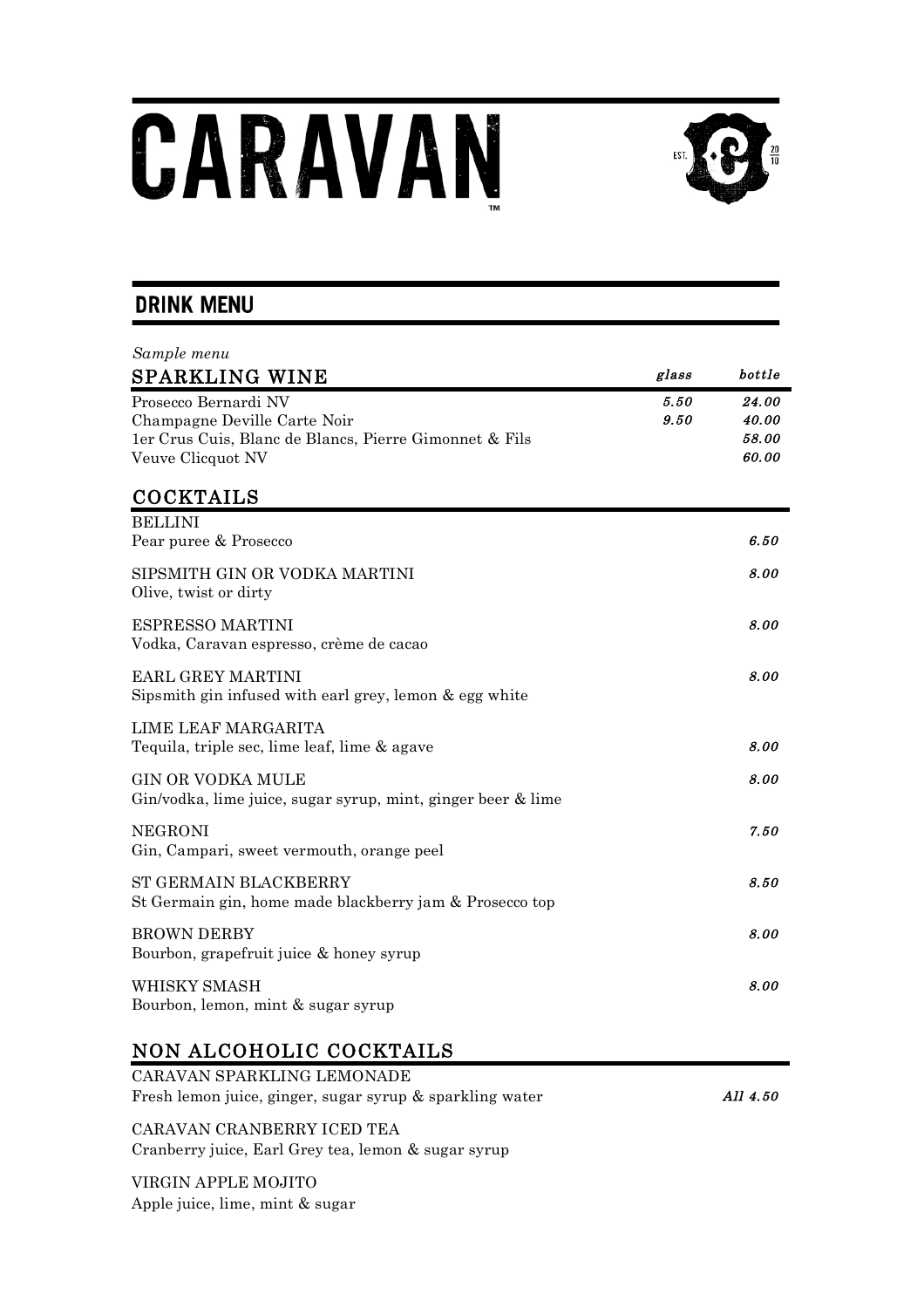| WHITE WINE                                                       | glass              | bottle        |
|------------------------------------------------------------------|--------------------|---------------|
| Muscadet, Excellence 2009, Domaine la Haute Fevrie               | <b>Half Bottle</b> | 13.00         |
| Mas de la Source Reserve Blanc 2008, Vin de Pays d'Oc            | 4.50               | 15.50         |
| Grillo 2009 Villa Tonino, Sicilia                                | 5.25               | 19.50         |
| Picpoul de Pinet 2009, Château de la Mirande, Languedoc          | 5.50               | 21.00         |
| Sauvignon de Touraine 2009, Domaine Guy Allion, Loire            | 5.50               | 21.00         |
| Côtes du Rhône Blanc "Parallèle 45" 2009, Paul Jaboulet Aïné     |                    | 26.00         |
| Verdicchio di Matelica 2009, Colli Stefano, Marche, Italy        |                    | 26.00         |
| Jurançon Sec, Fantaisie, Chateau De Jurque                       |                    | 27.00         |
| Vinho Verde Afros Branco 2009, Portugal                          | 6.50               | 27.50         |
| Lugana Classico 2009, Tenuta, Roveglia, Lombardy, Italy          |                    | 28.00         |
| Gavi di Tassarolo 'La Fornace' 2009, Bergaglio, Piedmont, Italy  |                    | 29.00         |
| Gruner Veltliner 'Lössterrassen' 2009, Weingut, Austria          | 7.00               | 29.50         |
| Pinot Gris 2009 Isabel Estate, Marlborough, NZ                   | 7.75               | 32.50         |
| Estate Riesling 2008, Dreissigacker, Rheinhessen, Germany        | 8.00               | 34.00         |
| Isolation Ridge Riesling 2009, Frankland Estate, Australia       |                    | 35.00         |
| Chardonnay, Man O' War 2008, Waiheke Island, NZ                  |                    | 36.00         |
| Albariño San Campio 2009, Bodegas Terras Gauda, Spain            |                    | 37.00         |
| Montlouis Sec Minérale+ 2009, Domaine Frantz Saumon, Loire       | 8.75               | 37.50         |
| WINE SPECIAL (normally £12 gls, £52 btl)                         |                    |               |
| Clos Henri Sauvignon Blanc 2008, Marlborough, NZ                 | 10.00              | 39.00         |
| Dog Point 'Section 94' Sauvignon Blanc 2007, Marlborough, NZ     |                    | 44.00         |
| Bourgogne Blanc Domaine Patrick Javillier, 2007, Burgundy        |                    | 46.00         |
|                                                                  |                    | 47.00         |
| ROSE WINE                                                        | glass              | <b>Bottle</b> |
| Château de Fonscolombe Rose, Provence                            | 5.50               | 22.00         |
|                                                                  |                    |               |
|                                                                  |                    |               |
| <b>RED WINE</b>                                                  | glass              | <b>Bottle</b> |
| Mas de la Source Réserve Rouge 2008, Vin de Pays d'Oc            | 4.50               | 15.50         |
| Viña Albizu Tempranillo 2009, Spain                              |                    | 16.00         |
| Primitivo, Puglia 2009, Castellani, Italy                        | 5.00               | 18.00         |
| La Boussole Pinot Noir 2009, Vin de Pays d'Oc                    | 5.75               | 24.00         |
| Donna Fugata 'Sherazade' Nero D'avola, Sicily, Italy             |                    | 25.00         |
| Rioja, Montesc 2008, Spain                                       | 5.75               | 26.00         |
| Corbières Classique 2008, Domaine Ollieux Romanis, Languedoc     |                    | 26.00         |
| Vignoble Guillaume Pinot Noir Vin de Pays de Franche-Comté 2008  |                    | 27.00         |
| Pinotage 2009, Fairview, Paarl, South Africa                     |                    | 27.50         |
| Beaujolais 2009, Chateau Gambon, France                          |                    | 28.00         |
| Red Heinrich 2008, Burgenland, Austria                           | 6.75               | 28.00         |
| Dolcetto d'Alba Cru Seraboella Cigliuti Neive, Piedmont, Italy   |                    | 29.50         |
| Douro Red 2007, Quinta do Infantado, Douro, Portugal             |                    | 30.50         |
| Fleurie 2009, Domaine Roche-Guillon, Beaujolais                  | 7.50               | 32.00         |
| Valpolicella Ripasso Classico 2007 Tenuta Lena di Mezzo, Italy   | 9.00               | 34.00         |
| Camins Del Priorat, Alvaro Palacios 2008, Priorat, Spain         |                    | 38.50         |
| Sesti Monteleccio, 2007, Montalcino, Italy                       |                    | 40.00         |
| Clos Henri, Pinot Noir 2007 Marlborough, NZ                      | 11.00              | 45.00         |
| Mount Difficulty Pinot Noir 2008, Central Otago, NZ              |                    | 46.00         |
| Santenay 'Les Charmes' Vieilles Vignes Rouge 2007, Bachey-Legros |                    | 49.00         |
| Ata Rangi Célèbre 2007, Martinborough, NZ                        |                    | 50.00         |
| DESSERT WINE                                                     | glass 100ml        | bottle        |
|                                                                  |                    |               |

| DEDDENI WINE                                                 | <b>BAGNU AVVALA</b> | .            |
|--------------------------------------------------------------|---------------------|--------------|
| Monbazillac 'Jour de Fruit' 2007. Domaine de l'Ancienne Cure | 4.75                | 19.00        |
| Moscato d'Asti 2008, Bass Tuba, Bava, Piedmont, (Frizzante)  |                     | <i>21.00</i> |
| Seresin Late Harvest Riesling, Marlborough, NZ               |                     | 26.00        |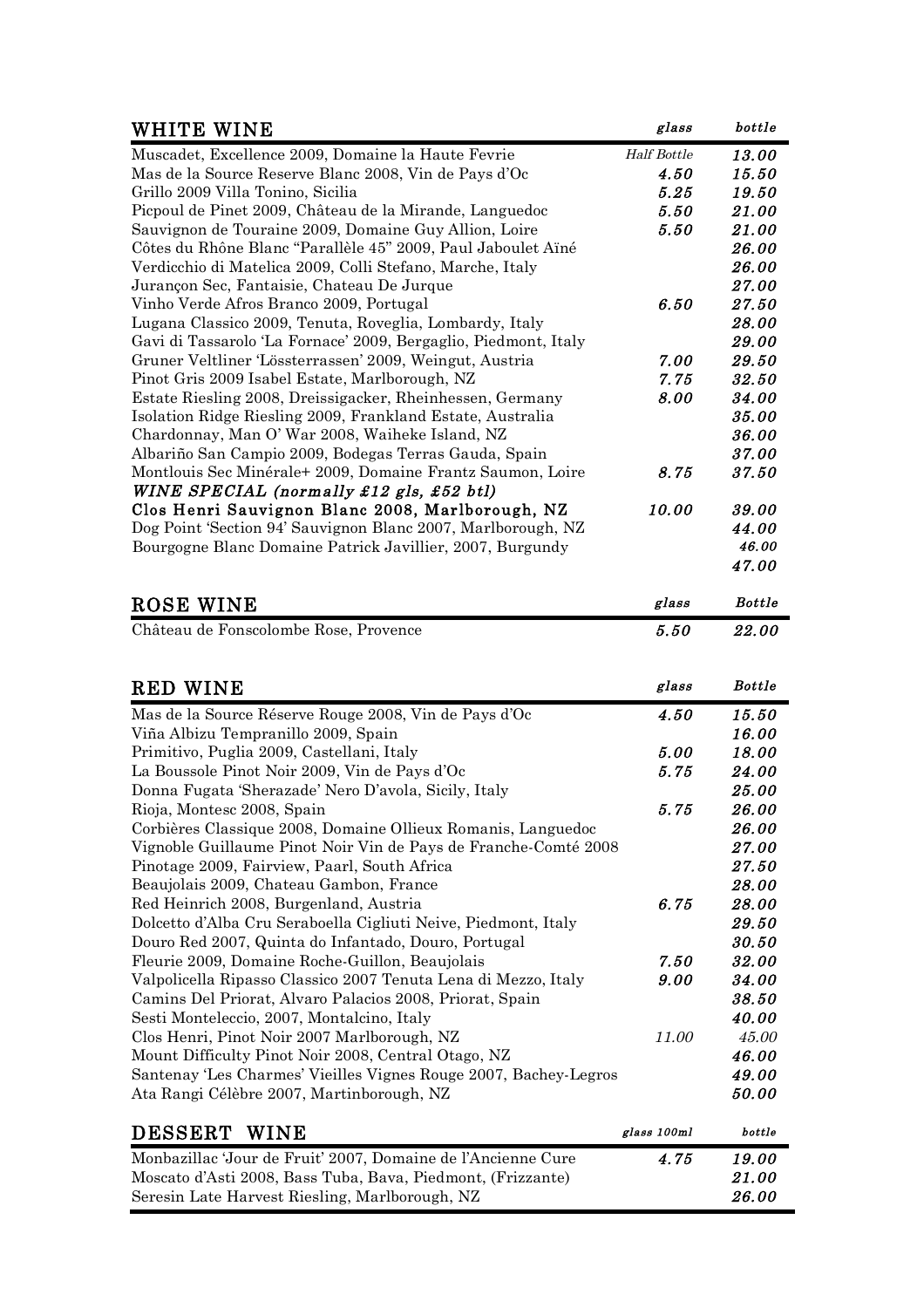| All wine by the glass available in 125ml                  |              |        |
|-----------------------------------------------------------|--------------|--------|
| <b>FORTIFIED</b><br><b>WINES</b>                          | glass (50ml) |        |
| Fino Marismeno                                            | 4.00         |        |
| Manzanilla San Leon                                       | 4.00         |        |
| Dow's Late Bottled Vintage Port                           | 4.00         |        |
| Dow's Tawny Port                                          | 4.00         |        |
| PX Cardinel Cisneros                                      | 5.50         |        |
| <b>BEER &amp; CIDER</b>                                   | ⅓            | Whole  |
| Draught                                                   |              |        |
| Pilsner Urquell                                           | 1.90         | 3.80   |
| Peroni                                                    | 2.00         | 4.00   |
| <b>Bottled</b>                                            |              |        |
| Asahi Dry - Japan                                         | 3.50         |        |
| Steinlager Pure - New Zealand                             | 4.00         |        |
| Pacifico - Mexico                                         | 4.00         |        |
| Whitstable Bay Organic Ale (500ml)                        | 4.50         |        |
| Weston's Organic Cider (500ml)                            | 4.00         |        |
| <b>SOFTS</b>                                              | glass        | bottle |
| Whitehole Tufa Still Water                                | 1.50         | 3.00   |
| Whitehole Tufa Sparkling Water                            | 1.50         | 3.00   |
| Fresh Orange Juice                                        | 3.50         |        |
| Pressed Apple Juice                                       | 3.50         |        |
| Fentimans Ginger Beer                                     | 3.50         |        |
| Fentimans Lemonade                                        | 3.50         |        |
| <b>DIGESTIFS</b>                                          | 50ml         |        |
| Fernet Branca                                             | 6.00         |        |
| Eau de Vie de Poire William Grande Reserve, Miclo, Alsace | 7.00         |        |
| Eau de Vie de Vieille Prune d'Alsace, Miclo, Alsace       | 7.00         |        |
| Grappa di Moscato                                         | 6.50         |        |
| Courvoisier VS                                            | 6.00         |        |
| Armagnac                                                  | 7.00         |        |
| Remy Martin VSOP                                          | 7.00         |        |
| Calvados Berneroy XO                                      | 8.00         |        |
| Macallan 10yr                                             | 8.50         |        |
| Laphroaig 10yr                                            | 8.00         |        |
| Talisker 10yr                                             | 9.00         |        |
| Auchentoshan 14yr                                         | 8.50         |        |
| Oban 12yr                                                 | 9.50         |        |
| Glenfiddich 12yr                                          | 8.00         |        |
| Santa Teresa Grand Reserva                                | 6.00         |        |
| Santa Teresa 1796                                         | 8.00         |        |
|                                                           |              |        |